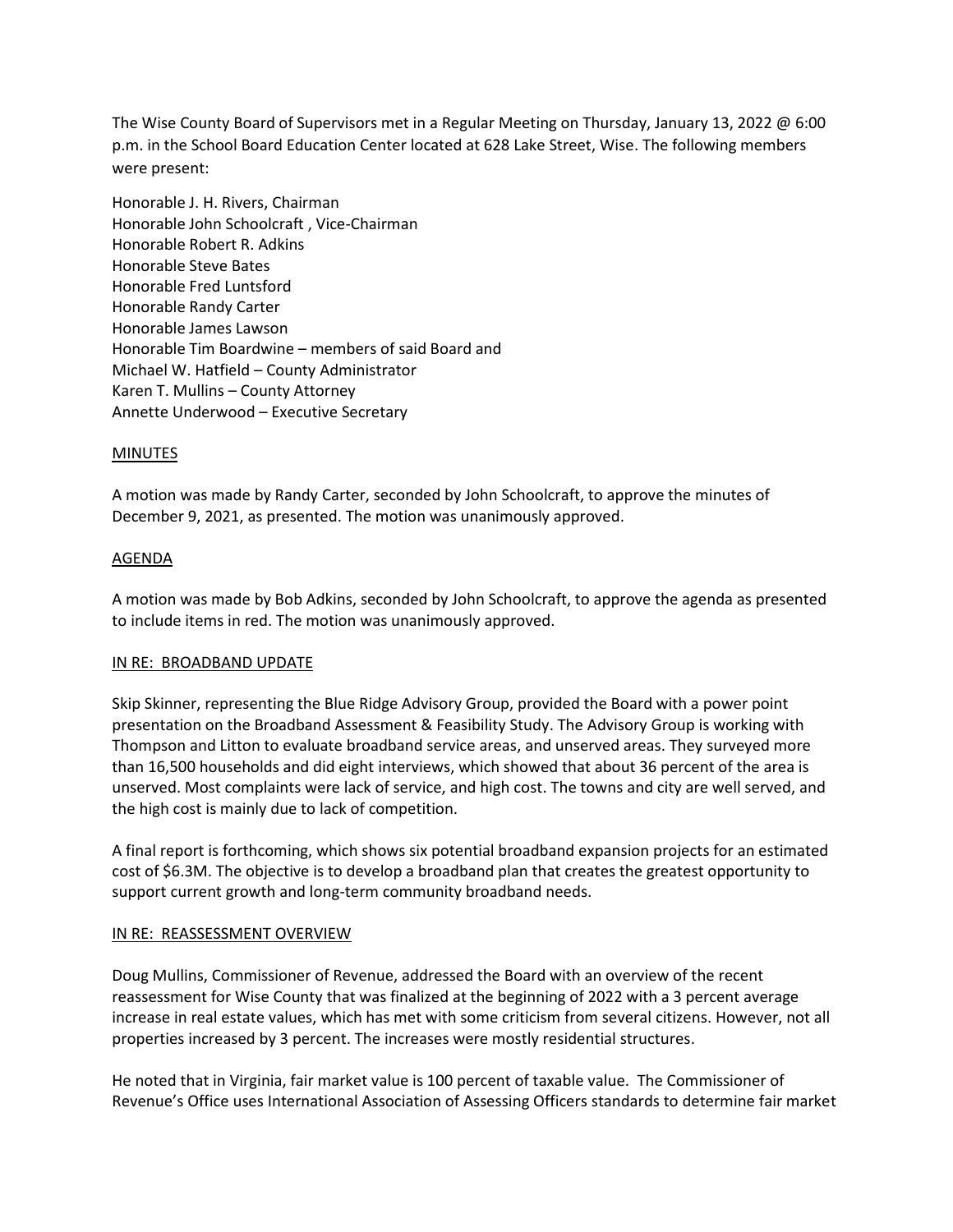value. His office also conducts its own in-house assessment instead of hiring a contractor, which is a savings for the County.

On another note, Mr. Mullins stated that hearings have been set to begin January 18 thru the month of February for those citizens with questions on the new assessment. Those that are not satisfied with this new assessment, can appeal to the Equalization Board, which will begin its hearings sometime in early March.

At this point, with Wise County's real estate increase, Wise County is a "Sellers' Market" for the first time in 20 years. This is good news for Wise County.

# IN RE: PPEA PROJECT

Superintendent of Public Schools, Gregory Mullins, provided the Board with an update on the school construction associated with a PPEA Procurement. He explained that the federal funding can be used to construct additional classrooms at Union Primary School, make certain renovations needed for administrative spaces, and for upgrade of restroom facilities at various schools.

Skanska USA Building, Inc. services have been retained to serve as its project manager and to move forward with these projects by issuing an RFP for proposals to perform work consistent with the School Board's PPEA Guidelines.

The School Board received and accepted a conceptual phase proposal from Quesenberry's Inc, and authorized working with Skanska, to negotiate an interim agreement for design phase services associated with these projects within the existing budget.

The School Board at its meeting on January 11, 2022, reviewed a draft of a proposed interim agreement, in the amount of \$233,200.00, relating to design phase services associated with this procurement, and it was noted that pursuant to Virginia Code Section 56-575.16 (5) the School Board may not enter into this interim agreement without the approval of the Board of Supervisors

Mr. Mullins stated that upon approval by the Board of Supervisors, the School Board will hold a public hearing for the purpose of reviewing the proposed interim agreement, to consider public input on this construction project, and to negotiate an interim agreement for design phase services associated with these projects.

Mr. Mullins also noted that this PPEA Procurement will exclusively utilize federal funds and no local funds will be required from the County.

#### PUBLIC EXPRESSION

Steven Davis stated that he has been an employee in the Commonwealth Attorney's Office for six years, which he feels has enhanced his qualifications to fill the position of Commonwealth Attorney that has been vacated by Chuck Slemp. He explained his love for law enforcement and for Wise County. His desire is to continue working for the good of Wise County and make it a safer place to live.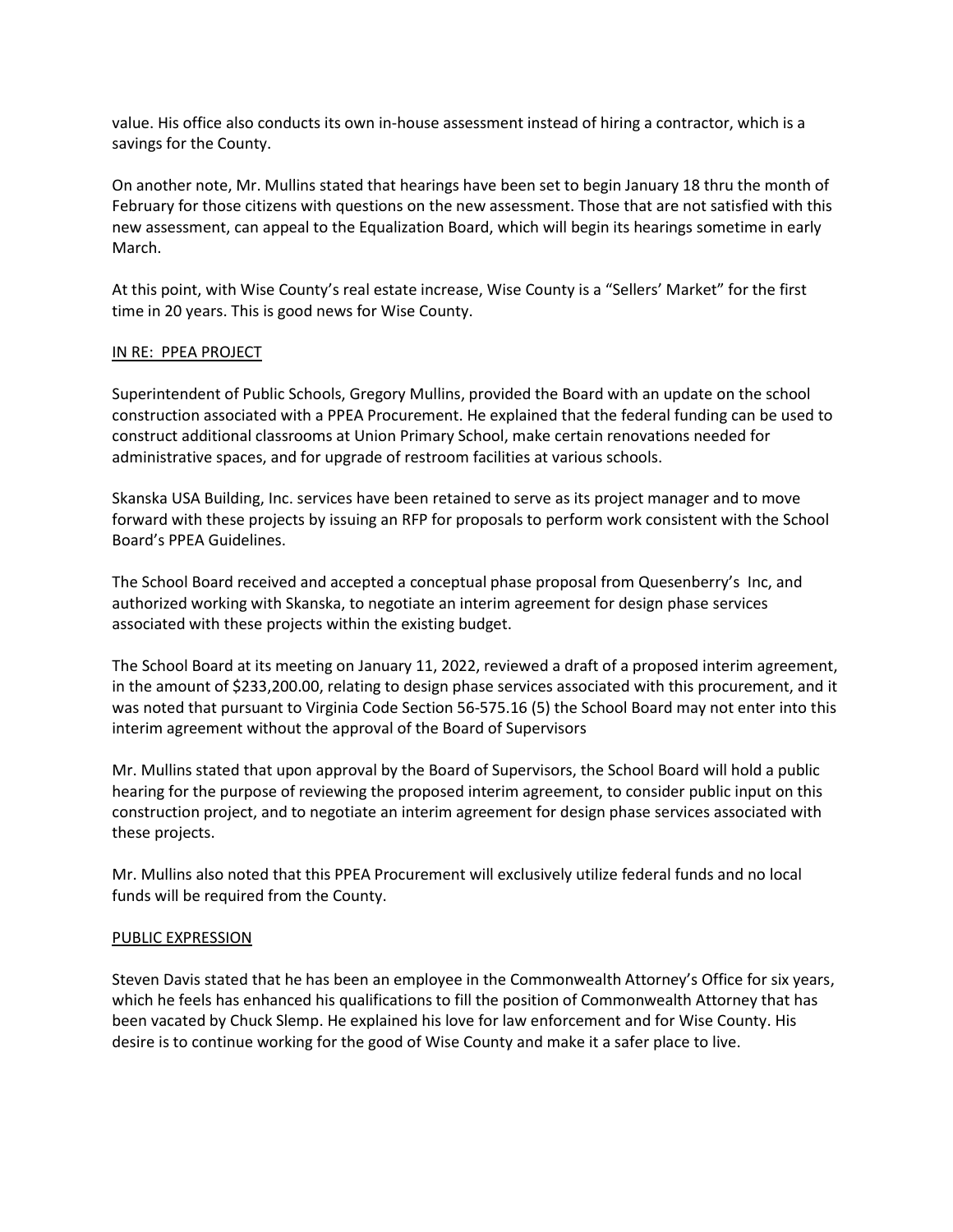Walter Crouse, a resident of the Hurricane section of Wise County, voiced his concerns about the icy roads, the need to restore recycling and, the CRT teaching that is being brought into some of our schools.

There being no further public comments, the public expression period was closed.

# IN RE: CONSENT AGENDA

A motion was made by Bob Adkins, seconded by John Schoolcraft, to approve the consent agenda as follows:

# IN RE: PUBLIC HEARING -----ORDINANCE LEVY A MEALS & BEVERAGE TAX

Set public hearing (2-10-2022 @ 6:00 p.m.) proposed Ordinance to Levy a Meals & Beverage Tax

# IN RE: EASEMENT – WATER LINE RIGHT-OF-WAY EASEMENT

Approved R-O-W easement #5, parcel #021307 –Town of St. Paul 4<sup>th</sup> St Waterline Replacement Project Easement Mapping created by The Lane Group for the Town of St. Paul

# IN RE: DEMOLISH PROJECT ---SAFECO ENVIRONMENTAL INC….. CHANGE ORDER

Approved Safeco Environmental's Change Order for the Demolish Project in the amount of \$133,407.40

### IN RE: RESOLUTION – WATER & SEWER REVENUE BOND –LOAN # WSL-009-21A

Approved resolution Issuance of Water & Sewer Revenue Bond for Loan #WSL-009-21A

#### **RESOLUTION # 1 - -2022**

(Said resolution is on file in the County Administrator's Office)

#### IN RE: RESOLUTION – WATER & SEWER REVENUE BOND –LOAN #C-515676

Approved resolution Issuance of Water & Sewer Revenue Bond for Loan #C-515676

#### **RESOLUTION # 2 -- 2022**

(Said resolution is on file in the County Administrator's Office)

#### IN RE: RESOLUTION – WATER & SEWER REVENUE BOND –FINANCING ASSUMPTION AGREEMENT

Approved the Financing Assumption Agreement between the Authority and the VRA, and the Support Agreement between the Authority, the Board of Supervisors and the VRA

#### **RESOLUTION # 3 -- 2022**

(Said resolution is on file in the County Administrator's Office)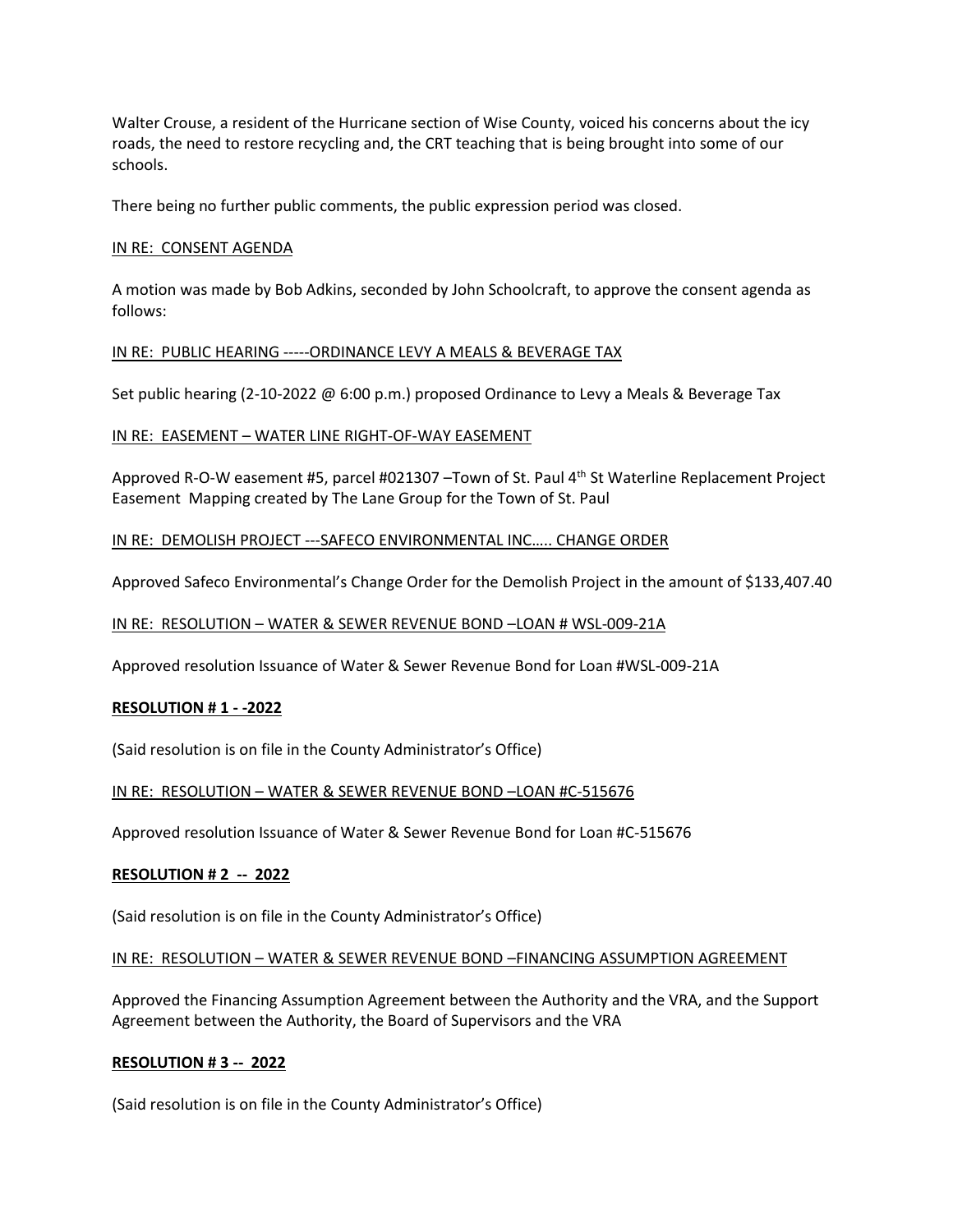# IN RE: RESOLUTION –PPEA PROCUREMENT SCHOOL CONSTRUCTION –INTERIM AGREEMENT FOR DESIGN SERVICES

Approved the resolution regarding an Interim Agreement by the Wise County School Board for design services associated with a PPEA Procurement relating to school construction

# **RESOLUTION # 4 -- 2022**

(Said resolution is on file in the County Administrator's Office)

The motion to approve the consent agenda was unanimously approved.

# IN RE: ORDINANCE – CIGARETTE TAX FOR WISE COUNTY

A public hearing was held on August 12, 2021, to receive citizens comments on a proposed Cigarette Tax for Wise County. There were several citizens attending the public hearing that voiced their opposition to the proposed ordinance.

Chairman Rivers explained that the ordinance is now before the Board for consideration.

A motion was made by Steve Bates, seconded by Bob Adkins, to approve the ordinance for a Cigarette Tax for Wise County.

John Schoolcraft made a substitute motion to table the ordinance. James Lawson seconded the motion.

Supervisor Schoolcraft felt that this tax would cause people to go other places that does not have this tax to purchase their cigarettes as well as buying other products. This would be lost revenue for Wise County businesses.

After discussion, James Lawson withdrew his second to the substitute motion to table the cigarette tax, and John Schoolcraft withdrew his substitute motion to table the proposed Cigarette Tax.

The votes for the original motion to approve the proposed Cigarette Tax were as follows:

| Ave- | <b>Bob Adkins</b> | Nav- | John Schoolcraft      |
|------|-------------------|------|-----------------------|
|      |                   |      | <b>Fred Luntsford</b> |
|      |                   |      | <b>Randy Carter</b>   |
|      |                   |      | <b>Steve Bates</b>    |
|      |                   |      | J. H. Rivers          |
|      |                   |      | Tim Boardwine         |
|      |                   |      | James Lawson          |

Motion failed.

#### IN RE: RESOLUTION HONORING CHUCK SLEMP

A motion was made by Randy Carter, seconded by James Lawson, to approve the resolution recognizing and honoring the commitment and integrity that Charles H. "Chuck" Slemp, III has brought to the Office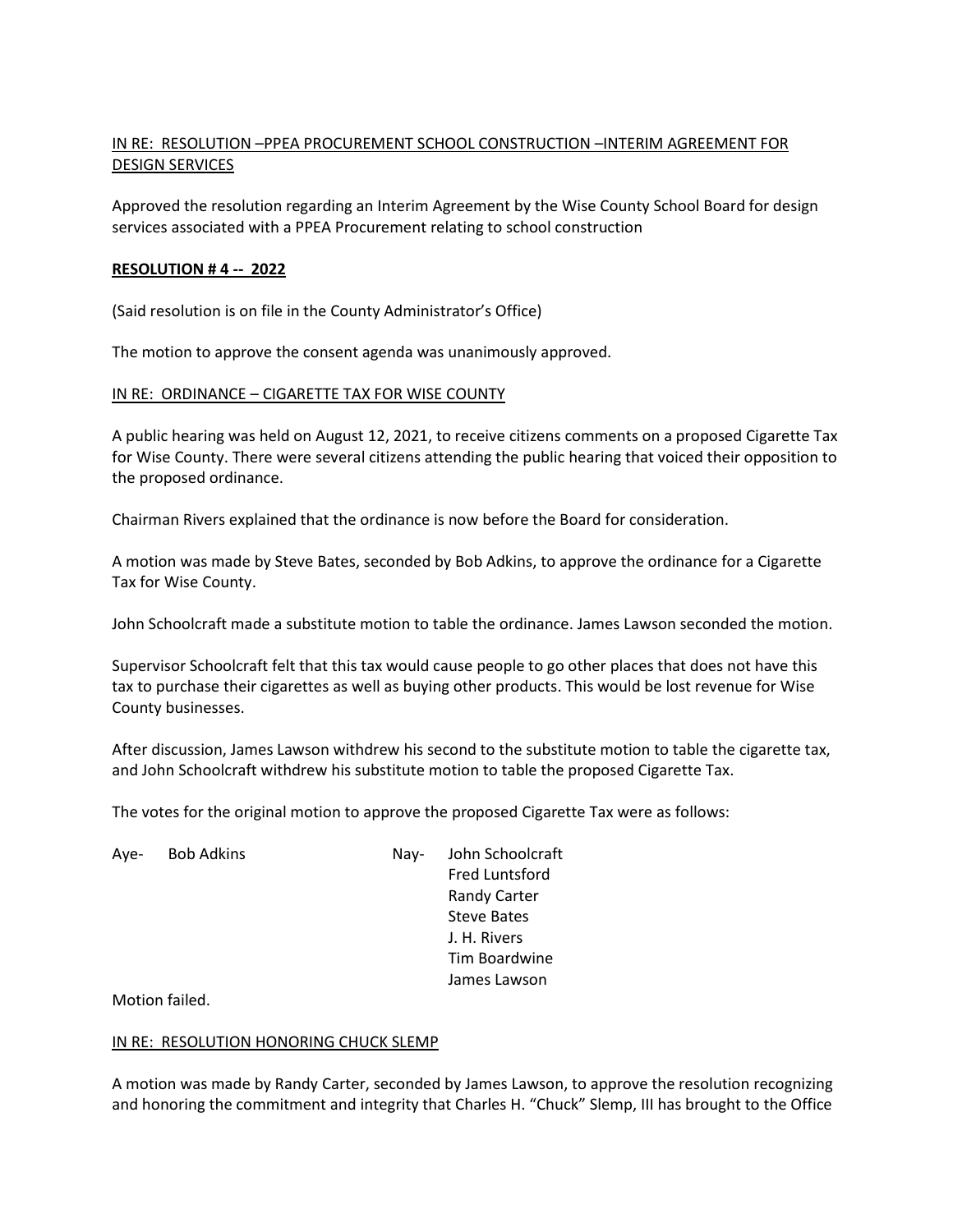of the Commonwealth's Attorney during his tenure as Commonwealth Attorney for Wise County. The motion was unanimously approved.

### **RESOLUTION # 5 - 2022**

(Said Resolution is on file in the County Administrator's Office)

# IN RE: RESOLUTION – PETITION FOR WRIT OF ELECTION

A motion was made by Fred Luntsford, seconded by John Schoolcraft, to approve the resolution to petition the Circuit Court regarding a Special Election Pursuant to Virginia Code Section 24.2-228.1. The motion was unanimously approved.

# **RESOUTION # 6 - 2022**

(Said resolution is on file in the County Administrator's Office)

# IN RE: BUDGET AMENDMENTS

A motion was made by Fred Luntsford, seconded by Randy Carter, to approve budget amendments #17 thru #21 as presented. The motion was unanimously approved.

# IN RE: APPOINTMENT – EMERGENCY SERVICES

John Schoolcraft nominated Bob Adkins for re-appointment to Emergency Services. Tim Boardwine made a motion that nominations cease. Fred Luntsford seconded the motion. The motion was unanimously approved.

#### IN RE: APPOINTMENT LENOWISCO PLANNING DISTRICT COMMISSION BOARD OF DIRECTORS

A motion was made by Tim Boardwine, seconded by James Lawson, to re-appoint Bob Adkins to the LENOWISCO Planning District Commission Board of Directors for a term to expire with his term of office. The motion was unanimously approved.

A motion was made by Tim Boardwine, seconded by John Schoolcraft, to appoint James Lawson to the LENOWISCO Planning District Commission Board of Directors for a term to expire with his term of office. The motion was unanimously approved.

A motion was made by Fred Luntsford, seconded by Randy Carter, to re-appoint Bobby Cassell to the LENOWISCO Planning District Commission Board of Directors for a term of three years. The motion was unanimously approved.

# IN RE: COMMUNITY POLICY AND MANAGEMENT BOARD

John Schoolcraft nominated John McCarroll for appointment to the Community Policy and Management Board to represent the Appalachian Foster Care Alliance, for a term of four (4) years. James Lawson made a motion that nominations cease, and John McCarroll be appointed by acclamation. Tim Boardwine seconded the motion. The motion was unanimously approved.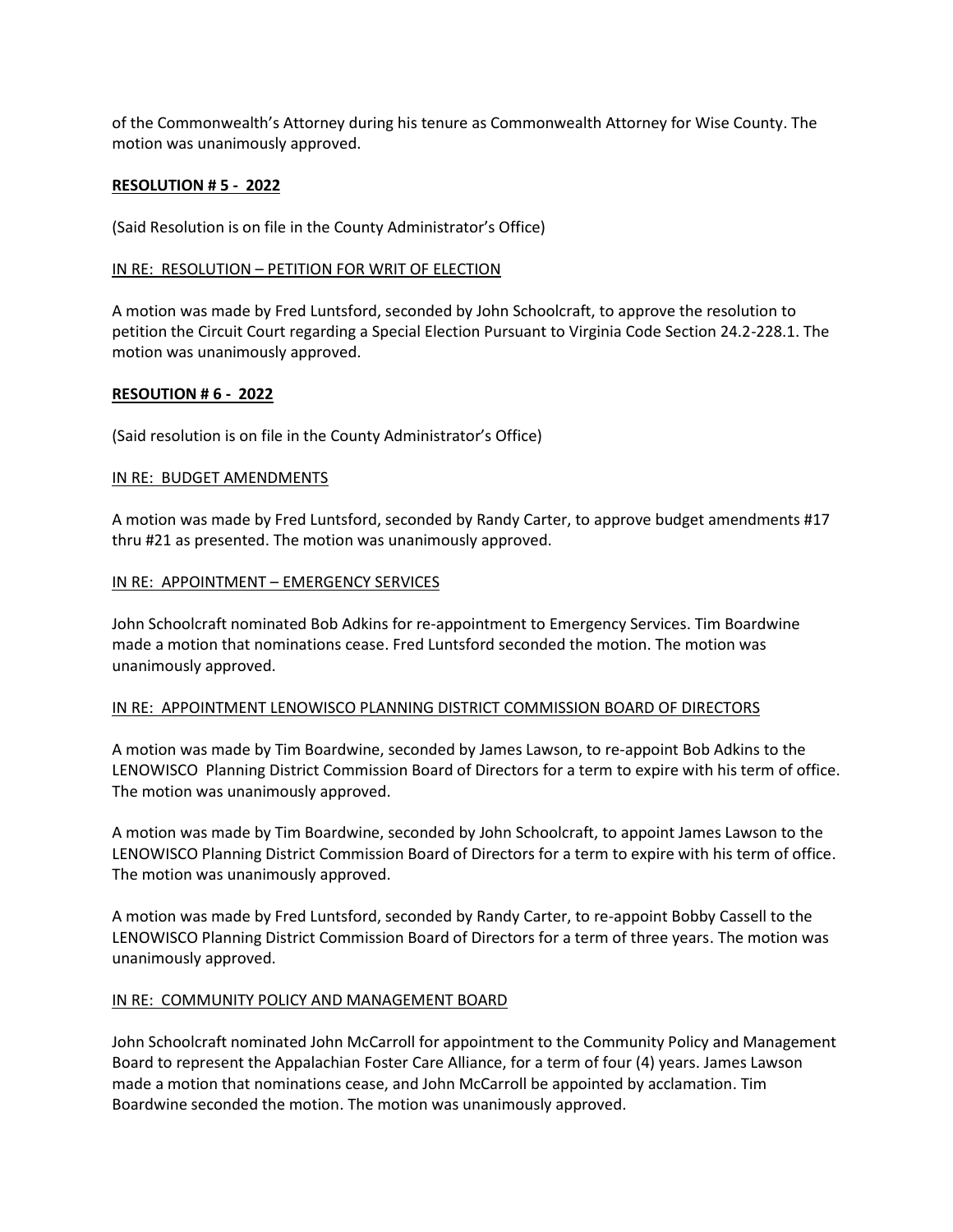# IN RE: LONESOME PINE YOUTH SERVICES BOARD

J. H. Rivers made a motion that Virginia Meador be re-appointed to the LP Youth Services Board for a term of four (4) years. John Schoolcraft seconded the motion. The motion was unanimously approved.

# IN RE: NINTH DISTRICT DEVELOPMENT FINANCING BOARD OF DIRECTORS

Tim Boardwine nominated James Lawson to the Ninth District Development Financing Board of Directors for a term of two (2) years. John Schoolcraft made a motion that nominations cease, and James Lawson be appointed by acclamation. Bob Adkins seconded the motion. The motion was unanimously approved.

#### IN RE: PLANNING COMMISSION

A motion was made by James Lawson, seconded by John Schoolcraft, to appoint Tim Boardwine to the Planning Commission for a term of four (4) years. The motion was unanimously approved.

# IN RE: APPOINTMENT – PSA

A motion was made by James Lawson, seconded by Tim Boardwine, to re-appoint Robby Robbins to the PSA for a term of four (4) years. The motion was unanimously approved.

A motion was made by Steve Bates, seconded by J. H. Rivers, to re-appoint Bob Adkins to the PSA for the term of his office. The motion was unanimously approved.

#### IN RE: REGIONAL INDUSTRIAL FACILITIES AUTHORITY (RIFA)

John Schoolcraft nominated Michael W. Hatfield for re-appointment to the RIFA Authority. Randy Carter made a motion that nominations cease, and Michael W. Hatfield be re-appointed by acclamation for a term of two (2) years. The motion was unanimously approved.

James Lawson nominated Brian Falin for re-appointment to the RIFA Authority. John Schoolcraft made a motion that nominations cease, and Brian Falin be re-appointed by acclamation for a term of two (2) years. Fred Luntsford seconded the motion. The motion was unanimously approved.

#### IN RE: SARA TITLE III COMMITTEE

Steve Bates nominated Bob Adkins for re-appointment to the SARA Title III Committee. John Schoolcraft made a motion that nominations cease, and Bob Adkins be re-appointed by acclamation for his term of office. James Lawson seconded the motion. The motion was unanimously approved.

#### COUNTY ADMINISTRATOR'S REPORT

Administrator Hatfield gave a brief update on the demolish project.